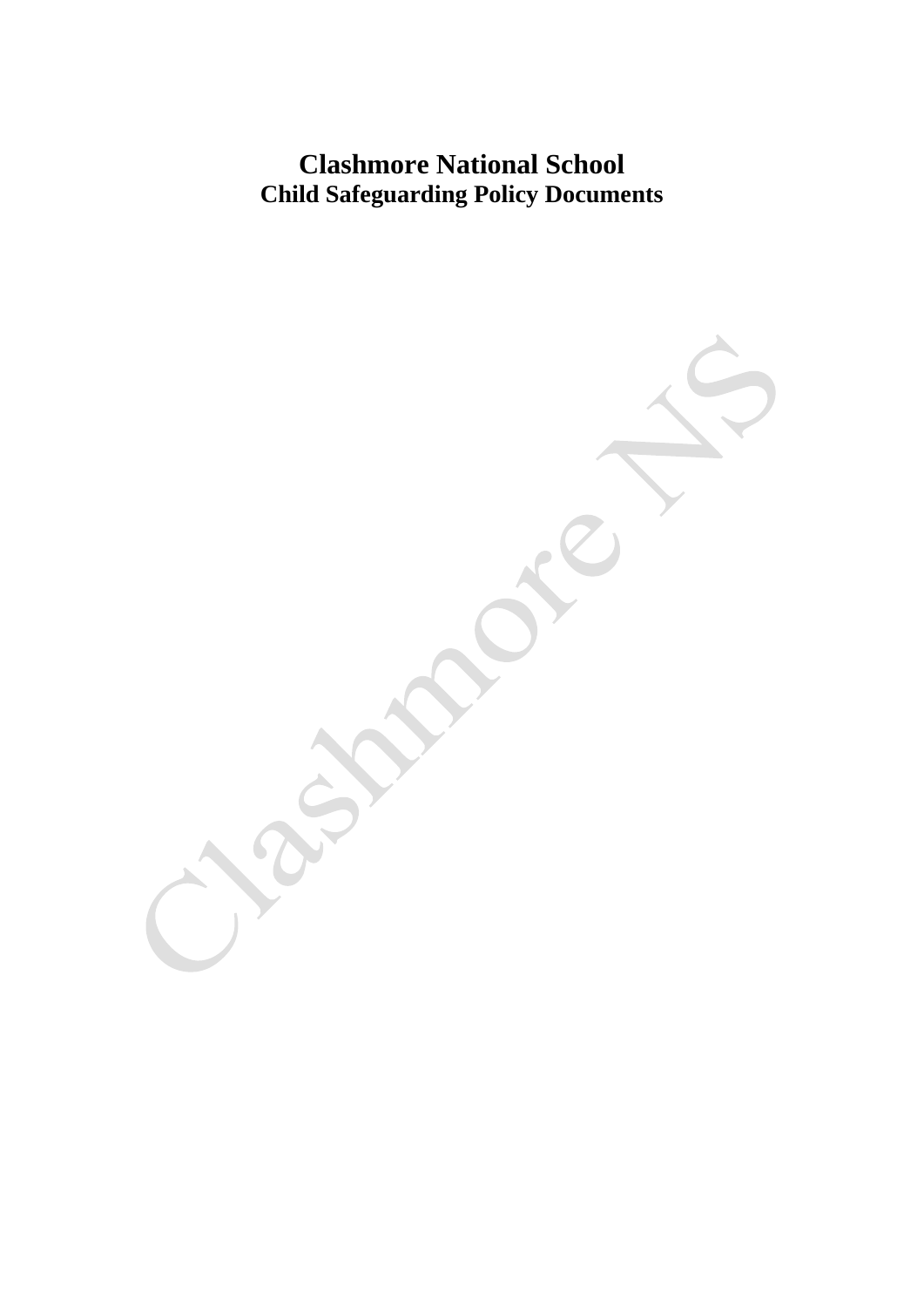# **Child Safeguarding Statement**

Clashmore National School is a co-educational, Catholic primary school providing primary education to pupils from Junior Infants to Sixth Class.

In accordance with the requirements of the Children First Act 2015, Children First: National Guidance for the Protection and Welfare of Children 2017, the Child Protection Procedures for Primary and Post Primary Schools 2017 and Tulsa Guidance on the preparation of Child Safeguarding Statements, the Board of Management of Clashmore National School has agreed the Child Safeguarding Statement set out in this document.

- 1. The Board of Management has adopted and will implement fully and without modification the Department's Child Protection Procedures for Primary and Post Primary Schools 2017 as part of this overall Child Safeguarding Statement.
- 2. The Designated Liaison Person (DLP) is **Yvonne Uí Fhlaithimhín**
- 3. The Deputy Designated Liaison Person (Deputy DLP) is **Suzanne Hynes.**
- 4. The Board of Management recognises that child protection and welfare consideration permeate all aspects of school life and must be reflected in all of the school's policies, procedures, practices and activities. In its policies, procedures, practices and activities, the school will adhere to the following principles of best practice in child protection and welfare.

The school will:

- recognise that the protection and welfare of children is of paramount importance, regardless of all other considerations;
- fully comply with its statutory obligations under the Children First Act 2015 and other relevant legislation relating to the protection and welfare of children;
- fully co-operate with the relevant statutory authorities in relation to child protection and welfare matters
- adopt safe practices to minimise the possibility of harm or accidents happening to children and protect workers from the necessity to take unnecessary risks that may leave themselves up to accusations of abuse or neglect;
- develop a practice of openness with parents and encourage parental involvement in the education of their children; and
- fully respect confidentiality requirements in dealing with child protection matters.

The school will also adhere to the above principles in relation to any adult pupil with a special vulnerability.

- 5. The following procedures/measures are in place:
- In relation to any member of staff who is the subject of any investigation (howsoever described) in respect of any act, omission or circumstance in respect of a child attending the school, the school adheres to the relevant procedures set out in Chapter 7 of the Child Protection Procedures for Primary and Post Primary Schools 2017 and to the relevant agreed disciplinary procedures for school staff which are published in the DES website.
- In relation to the selection or recruitment of staff and their suitability to work with children, the school adheres to the statutory vetting requirements of the National Vetting Bureau (Children and Vulnerable Persons) Acts 2012 and 2016 and to the wider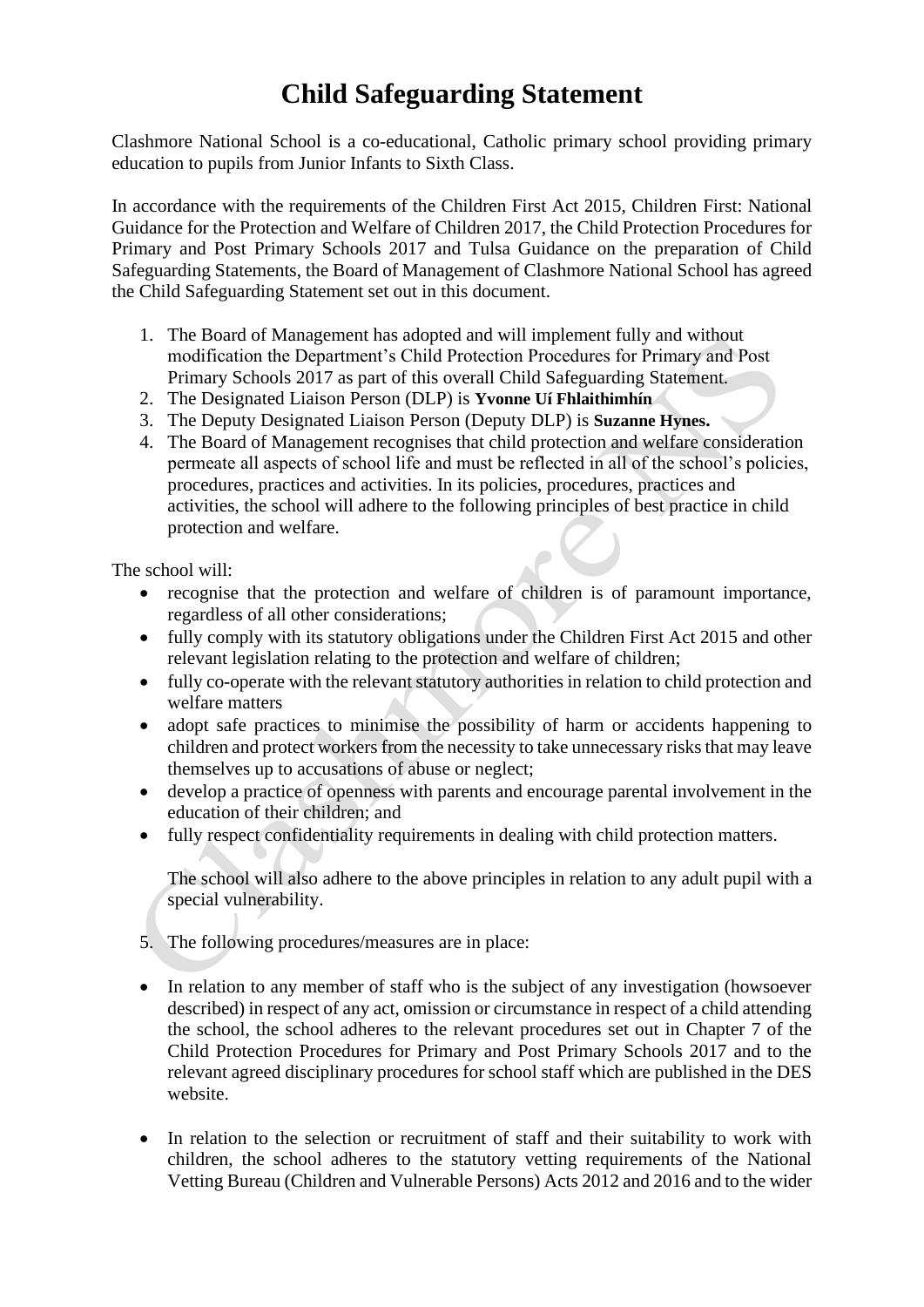duty of care guidance set out in relevant Garda vetting and recruitment circulars published by the DES and available on the DES website.

- In relation to the provision of information and, where necessary, instruction and training, to staff in respect of the identification of the occurrence of harm (as defined in the 2015 Act) the school
	- o Has provided each member of staff with a copy of the school's Child Safeguarding Statement
	- o Ensures all new staff are provided with a copy of the school's Child Safeguarding Statement
	- o Encourages staff to avail of relevant training
	- o Encourages Board of Management members to avail of relevant training
	- o The Board of Management maintains records of all staff and Board member training
- In relation to reporting of child protection concerns to Tusla, all school personnel are required to adhere to the procedures set out in the Child Protection Procedures for Primary and Post Primary Schools 2017, including in the case of registered teachers, those in relation to mandated reporting under the Children First Act 2015.
- In this school the Board has appointed the abovenamed DLP as the "relevant person" (as defined in the Children First Act 2015) to be the first point of contact in respect of the child safeguarding statement.
- All registered teachers employed by the school are mandated persons under the Children First Act 2015.
- In accordance with the Children First Act 2015, the Board has carried out an assessment of any potential for harm to a child while attending the school or participating in school activities. A written assessment setting out the areas of risk identified and the school's procedures for managing those risks is attached as an appendix to these procedures.
- The various procedures referred to in this Statement can be accessed via the school's website, the DES website or will be made available on request by the school.

6. This statement has been provided to all members of Clashmore National School personnel, the Parents' Association and the Patron. It is readily accessible to parents and guardians on request. A copy of this Statement will be made available to Tusla and the Department if requested.

7. The Child Safeguarding Statement will be reviewed annually or as soon as is practicable after there has been a material change in any matter to which this statement refers.

The Child Safeguarding Statement was adopted by the Board of Management on 23<sup>rd</sup> April 2020.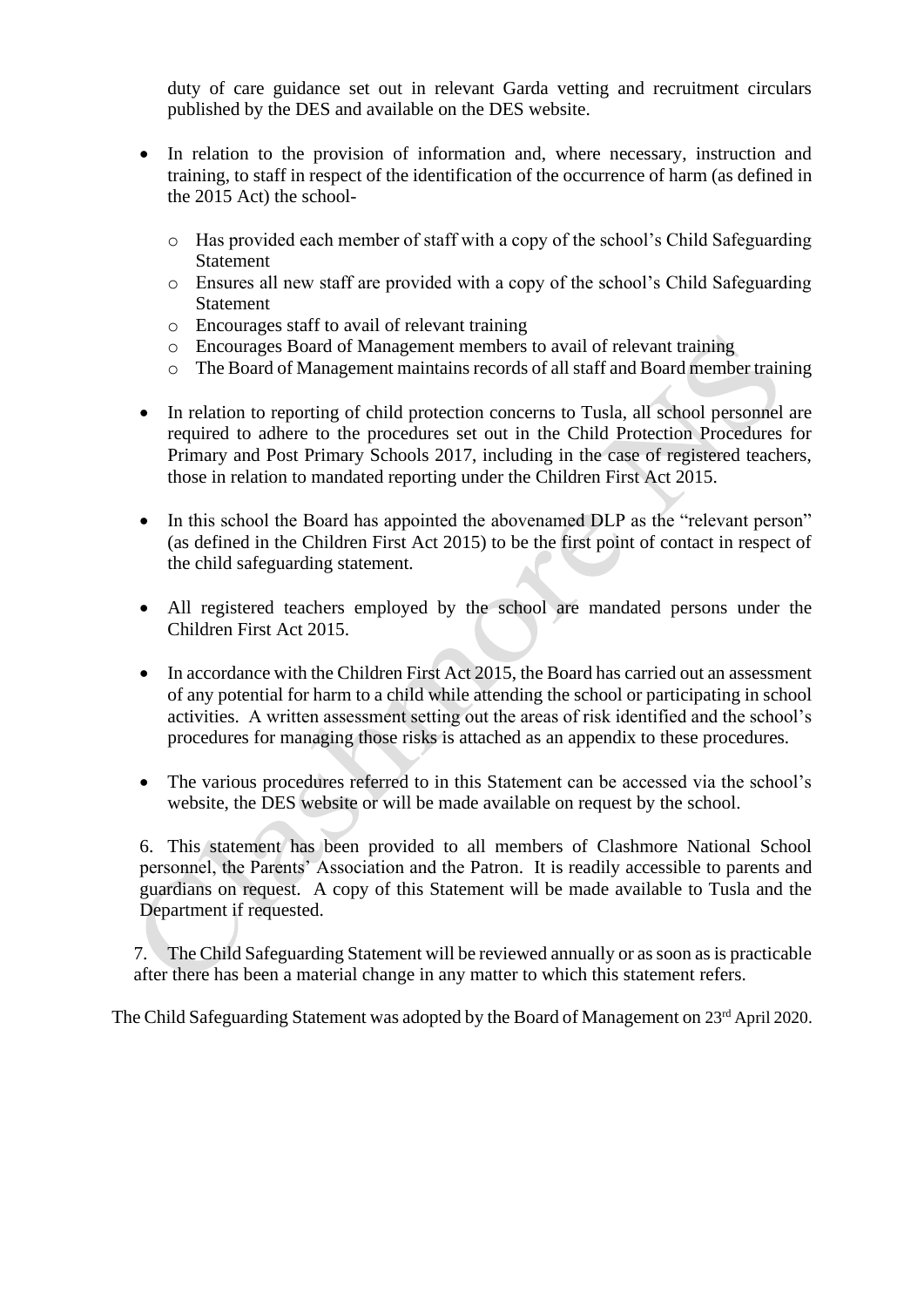## **Child Safeguarding Risk Assessment**

### **Written Assessment of Risk of Clashmore National School Roll No: 02889O**

In accordance with section 11 of the Children First Act 2015 and with the requirement of Chapter 8 of the *Child Protection Procedures for Primary and Post-Primary Schools 2017*, the following is the Written Risk Assessment of Clashmore National School.

| List of school activities                | The school has identified the<br>following risk of harm in respect of<br>its activities - | 3. The school has the following procedures in place<br>to address the risks of harm identified in this<br>assessment - |
|------------------------------------------|-------------------------------------------------------------------------------------------|------------------------------------------------------------------------------------------------------------------------|
|                                          |                                                                                           |                                                                                                                        |
| Training of school Personnel in Child    | Harm not recognised or reported                                                           | Child Safeguarding Statement & DES procedures                                                                          |
| Protection matters.                      | promptly.                                                                                 | Made available to all staff                                                                                            |
|                                          |                                                                                           | DLP & DDLP to attend PDST face to face training.                                                                       |
|                                          |                                                                                           | All Staff to view Túsla training module & any other                                                                    |
|                                          |                                                                                           | Online training offered by PDST.                                                                                       |
|                                          |                                                                                           | BOM records all records of staff and Board training.                                                                   |
| One to One teaching                      | Harm by school personnel                                                                  | Learning Support Provision Policy.                                                                                     |
|                                          |                                                                                           | Keep doors open.                                                                                                       |
|                                          |                                                                                           | Table between teacher and pupil.                                                                                       |
|                                          |                                                                                           | Keep glass in doors free of posters etc.                                                                               |
| Care of Children with special needs,     | Harm by school personnel                                                                  | Intimate Care Policy is in place. At present a member of                                                               |
| Including intimate care needs.           |                                                                                           | staff to be within earshot while SNA is seeing to needs.                                                               |
| <b>Toilet Areas</b>                      | Inappropriate behaviour.                                                                  | Children go to toilet one at a time                                                                                    |
|                                          |                                                                                           | On yard, child asks teacher on duty and returns to                                                                     |
|                                          |                                                                                           | her when done.                                                                                                         |
| Curricular Provision in respect of SPHE, | Harm by non-school personnel.                                                             | School implements SPHE, RSE, Stay Safe in full.                                                                        |
| RSE, Stay Safe.                          |                                                                                           |                                                                                                                        |
|                                          |                                                                                           |                                                                                                                        |
| Participation by pupils in religious     | Harm by non-school personnel.                                                             | Written permission from parent of child involved along                                                                 |
| ceremonies external to the school        |                                                                                           | with transportation by parent only, with written consent                                                               |
|                                          |                                                                                           | from named adult.                                                                                                      |
|                                          |                                                                                           |                                                                                                                        |
|                                          |                                                                                           |                                                                                                                        |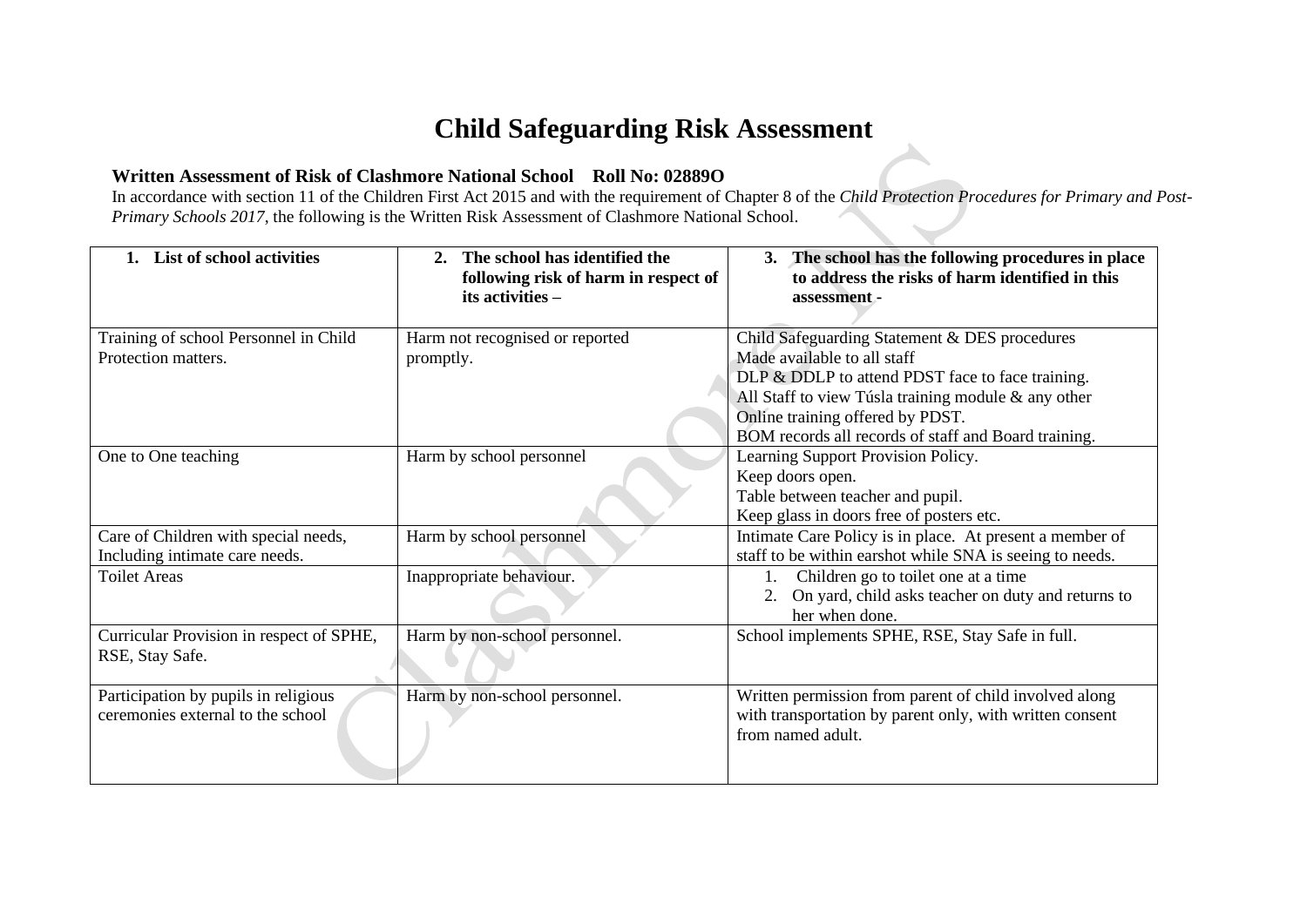| 1. List of school activities                                            | 2. The school has identified the<br>following risk of harm in respect of<br>its activities-                                                                                             | 3. The school has the following procedures in place<br>to address the risks of harm identified in this<br>assessment-                                                                   |  |
|-------------------------------------------------------------------------|-----------------------------------------------------------------------------------------------------------------------------------------------------------------------------------------|-----------------------------------------------------------------------------------------------------------------------------------------------------------------------------------------|--|
| Daily arrival and dismissal of pupils                                   | Harm from older pupils, unknown adults on<br>the playground                                                                                                                             | Arrival and dismissal supervised by Teaching staff with<br>support from SNA's                                                                                                           |  |
| Management of challenging behaviour<br>amongst pupils.                  | Injury to pupils and staff.                                                                                                                                                             | Code of Behaviour.                                                                                                                                                                      |  |
| Use of external personal to supplement<br>curriculum.                   | Harm to pupils                                                                                                                                                                          | Teacher present at all times, supported by SNA`s as needed.<br>External personnel must present their Garda Vetting to the<br>school before attending school.                            |  |
| Students participating in work experience<br>in the school              | Harm to pupils by student.<br>Harm caused to pupils by student<br>communicating with pupils in an<br>inappropriate manner via social media,<br>texting, digital device or other manner. | Guidelines for Student Teachers and for students on work<br>experience.<br>Child Safeguarding Statement.<br>The school adheres to the requirements of the Garda vetting<br>legislation. |  |
| Recreation breaks for pupils.                                           | Harm by pupil.<br>Harm due to inadequate supervision of<br>children in school.                                                                                                          | The school has a yard supervision procedure to ensure<br>appropriate supervision of pupils during recreation breaks.                                                                    |  |
| Classroom teaching.                                                     | Harm by school personnel                                                                                                                                                                | Code of Conduct for Teachers, Teaching Council                                                                                                                                          |  |
| Student teachers undertaking<br>training<br>placement in the school.    | Harm not being recognised by the student<br>teacher.<br>Harm not being reported properly and<br>promptly by student teacher.                                                            | Guidelines for Student Teachers and for students on work<br>experience.<br>Child Safeguarding Statement.<br>Garda vetting.                                                              |  |
| Outdoor teaching activities                                             | Harm to pupils.                                                                                                                                                                         | Group accompanied by 1 teacher and another staff member<br>depending on activities and location.                                                                                        |  |
| Sporting Activities.                                                    | Harm to pupils                                                                                                                                                                          | Group accompanied by 1 teacher and another staff member<br>depending on activities and location.                                                                                        |  |
| Use of Information and Communication<br>Technology by pupils in school. | Member of school personnel<br>accessing/circulating inappropriate material.                                                                                                             | Children do not use ICT unsupervised.<br>Blocking filter applied to student laptops.<br>2.<br>3.<br>ICT Policy to be in effect from Term 3, 2020-2021                                   |  |
|                                                                         |                                                                                                                                                                                         |                                                                                                                                                                                         |  |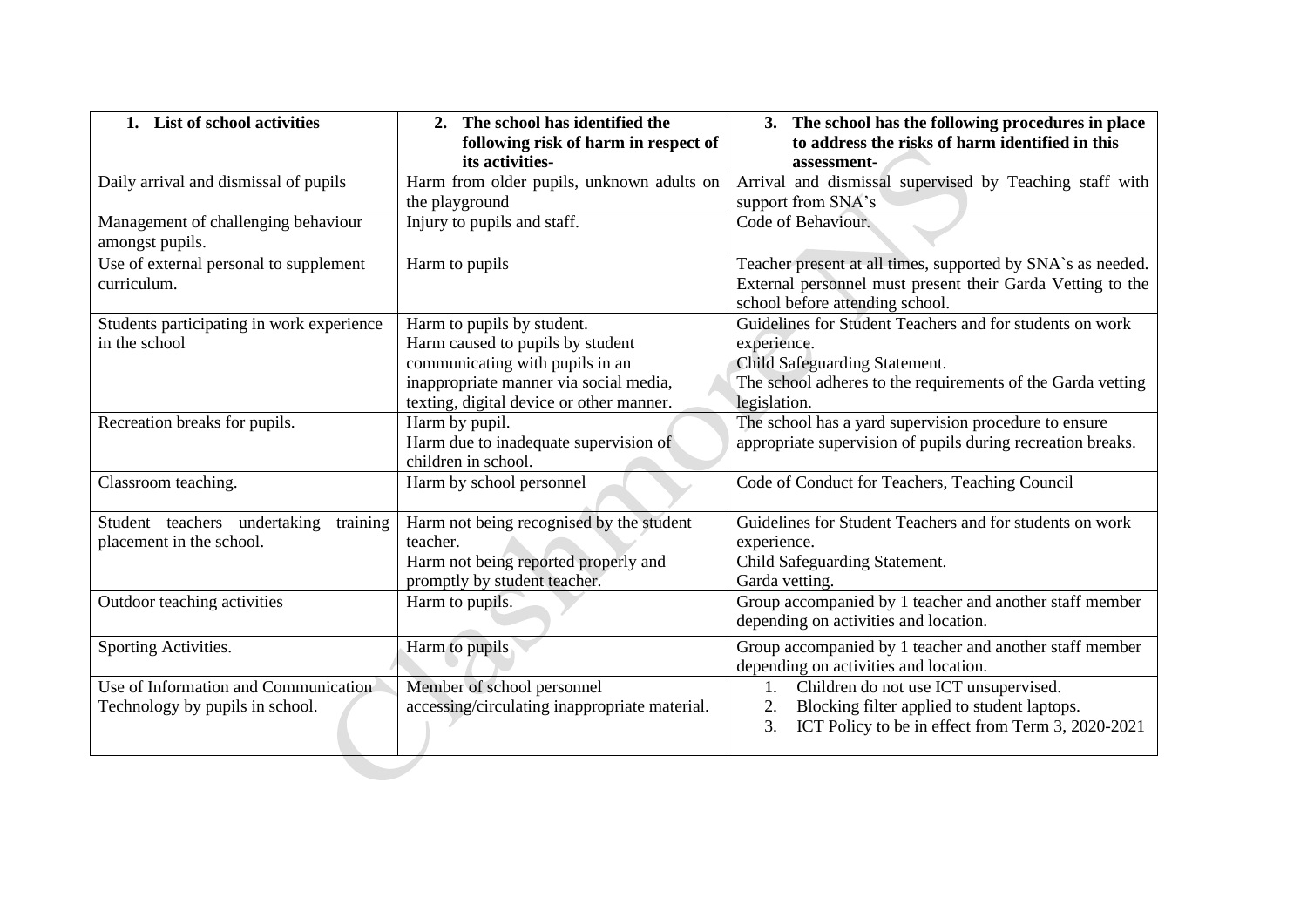| 1. List of school activities              | 2. The school has identified the<br>following risk of harm in respect of | 3. The school has the following procedures in place<br>to address the risks of harm identified in this |
|-------------------------------------------|--------------------------------------------------------------------------|--------------------------------------------------------------------------------------------------------|
|                                           | its Activities-                                                          | assessment-                                                                                            |
| School outings.                           | Harm due to inadequate supervision of pupils                             | Clear procedures in respect of school outings are:                                                     |
|                                           | while on school outings.                                                 | 2 Teachers and 1 SNA will travel.                                                                      |
|                                           |                                                                          | Checks are made to ensure destination is suitable for age-                                             |
|                                           |                                                                          | abilities.                                                                                             |
|                                           |                                                                          | Email venue staff prior to trip for Garda Vetting.                                                     |
| <b>Annual Sports Day</b>                  | Injury to pupils.                                                        | Age appropriate activities.                                                                            |
|                                           |                                                                          | Adequate supervision.                                                                                  |
|                                           |                                                                          |                                                                                                        |
| Use of off-site facilities for school     | Injury to pupils.                                                        | Girls go to ladies' bathroom, supervised by female member                                              |
| activities, e.g. swimming lessons.        | Harm due to inadequate supervision of                                    | of staff.                                                                                              |
|                                           | pupils.                                                                  | Boys use disabled toilet individually.                                                                 |
|                                           | Harm caused by a member of staff of another                              | Teacher supervision of pool, changing areas and toilets.                                               |
|                                           | organisation or other person while child                                 |                                                                                                        |
|                                           | participating in off-site school activities such                         |                                                                                                        |
|                                           | as swimming                                                              |                                                                                                        |
| <b>Administration of Medicine</b>         | Harm to pupil due to unsupervised self-                                  | The school has in place procedures for the administration of                                           |
|                                           | medication, e.g. inhalers.                                               | medicines.                                                                                             |
| Administration of First Aid.              | Pupil being harmed in the school by a                                    | Procedures for the administration of First Aid have been                                               |
|                                           | member of school personnel.                                              | adopted.<br>Continuous Staff training to be provided by BOM in First                                   |
|                                           |                                                                          | Aid.                                                                                                   |
| Prevention of, and dealing with, bullying | Harm to pupil due to being bullied in school.                            | The school implements in full the SPHE curriculum,                                                     |
| amongst pupils.                           |                                                                          | including the revised Stay Safe Programme.                                                             |
|                                           |                                                                          | The school has an anti-bullying policy which fully adheres                                             |
|                                           |                                                                          | to the requirements of the Department's                                                                |
|                                           |                                                                          | Anti-Bullying Procedures for Primary and Post-Primary                                                  |
|                                           |                                                                          | Schools.                                                                                               |
|                                           |                                                                          |                                                                                                        |
|                                           |                                                                          |                                                                                                        |
|                                           |                                                                          |                                                                                                        |
|                                           |                                                                          |                                                                                                        |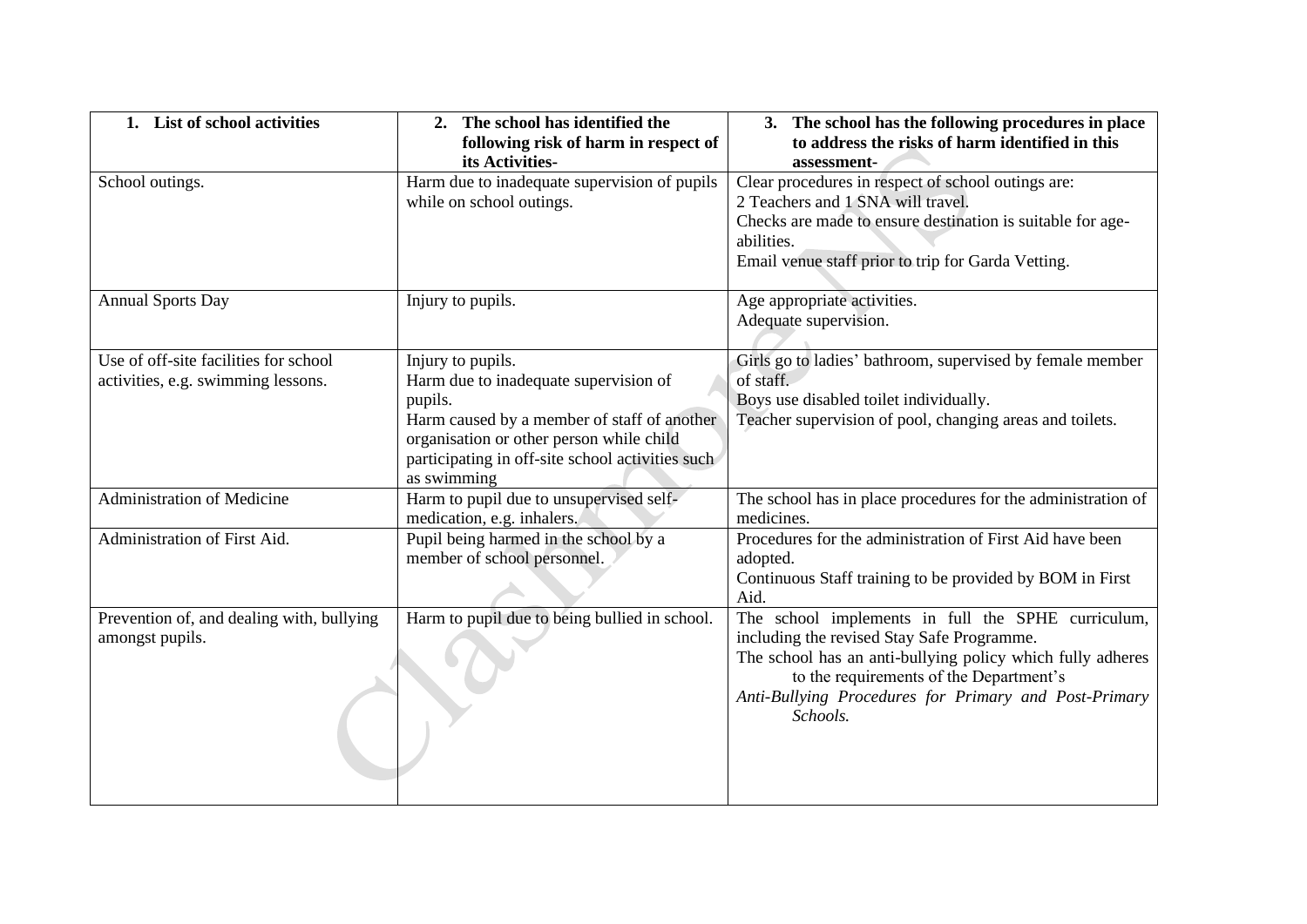| <b>List of school activities</b>                                                                         | The School has identified the<br>2.<br>following risk of harm in respect of<br>its activities-                                                                          | 3. The school has the following procedures in place<br>to address the risks of harm identified in this<br>assessment-                                                                       |
|----------------------------------------------------------------------------------------------------------|-------------------------------------------------------------------------------------------------------------------------------------------------------------------------|---------------------------------------------------------------------------------------------------------------------------------------------------------------------------------------------|
| Recruitment of school personnel<br>including-<br><b>Teachers</b><br>SNA's<br>Caretaker/Secretary/Cleaner | Harm not recognised or properly or promptly<br>reported.                                                                                                                | Child Safeguarding Statement & DES procedures made<br>available to all staff.<br>Staff to view Túsla training module & any other online<br>training offered by PDST.<br>Vetting Procedures. |
| Use of Information and Communication<br>Technology by pupils in school.                                  | <b>Bullying</b>                                                                                                                                                         | ICT policy to be in effect by Term 3, 2020-2021.<br>Anti-Bullying Policy.<br>Code of Behaviour.<br>No mobile phone policy.                                                                  |
| Use of video/photography/other media to<br>record school events.                                         | Harm caused by school personnel or other<br>person accessing/circulating pupils'<br>images/identities via social media, print<br>media, digital device or other manner. | No names to be put with photographs in newspapers.<br>Parents should not put pictures of other peoples' children on<br>social media.<br>Announcement to be made prior to performances.      |

Important Note: It should be noted that risk in the context of this risk assessment is the risk of "harm" as defined in the Children First Act 2015 and not general health and safety risk. The definition of harm is set out in Chapter 4 of the *Child Protection Procedures for Primary and Post- Primary Schools 2017*

In undertaking this risk assessment, the board of management has endeavoured to identify as far as possible the risks of harm that are relevant to this school and to ensure that adequate procedures are in place to manage all risks identified. While it is not possible to foresee and remove all risk of harm, the school has in place the procedures listed in this risk assessment to manage and reduce risk to the greatest possible extent.

This risk assessment has been reviewed by the Board of Management on 23rd April 2020. It shall be reviewed as part of the school's annual review of its Child Safeguarding Statement.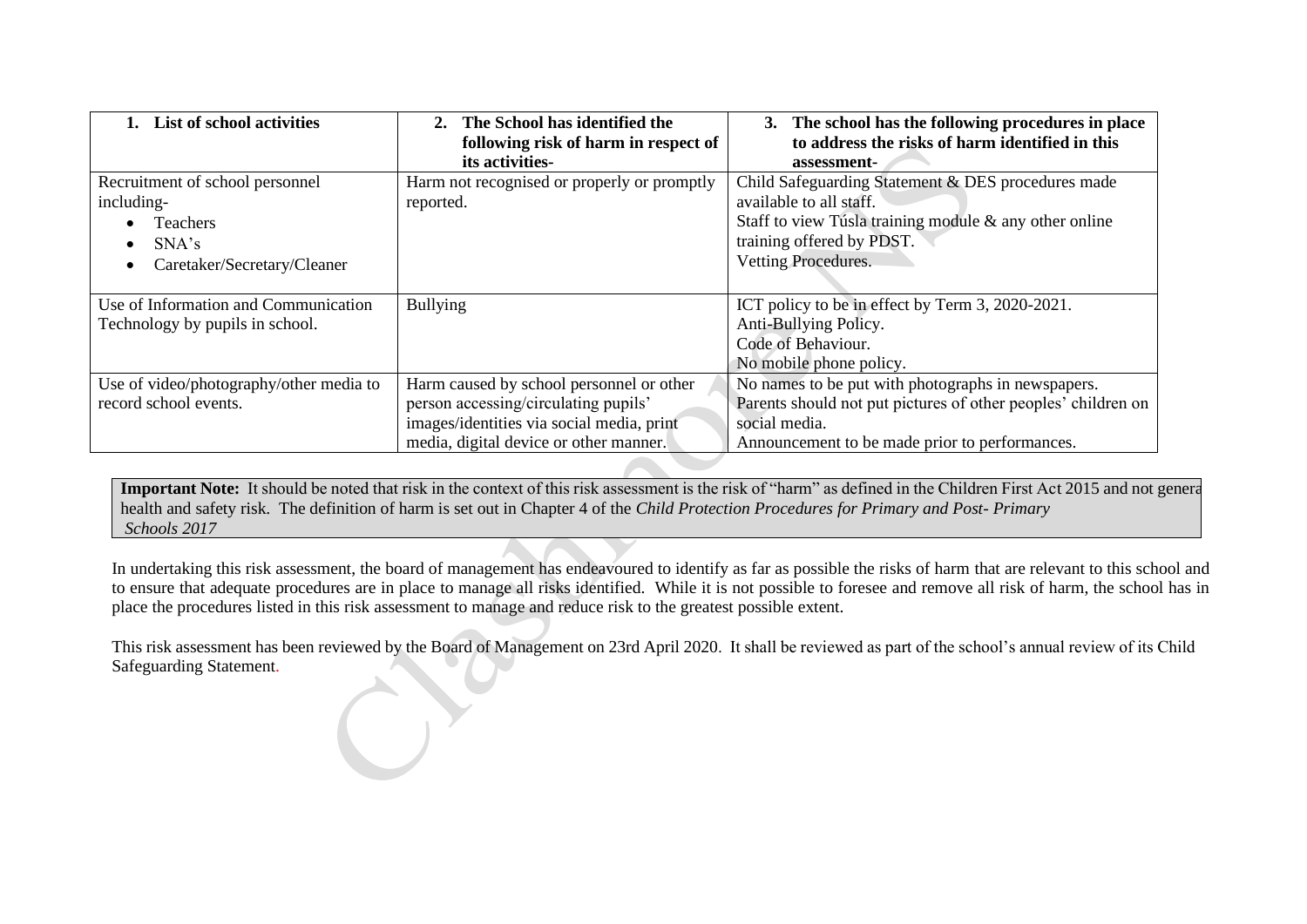### **Clashmore National School Checklist for Review of the Child Safeguarding Statement**

The *Child Protection Procedures for Primary and Post-Primary Schools 2017* require that the Board of Management must undertake a review of its Child Safeguarding Statement and that the following checklist shall be used for this purpose. The review must be completed every year or as soon as practicable after there has been a material change in any matter to which the Child Safeguarding Statement refers. Undertaking an annual review will also ensure that a school also meets its statutory obligation under section 11(8) of the Children First Act 2015, to review its Child Safeguarding Statement every two years.

The checklist is designed as an aid to conducting this review and is not intended as an exhaustive list of the issues to be considered. Individual Boards of Management shall include other items in the checklist that are of relevance to the school in question.

As part of the overall review process, Boards of Management should also assess relevant school policies, procedures, practices and activities vis a vis their adherence to the principles of best practice in child protection and welfare as set out in the school's Child Safeguarding Statement, the Children First Act 2015 and the *Child Protection Procedures for Primary and Post-Primary Schools 2017.*

|                                                                                                   | Yes/No |
|---------------------------------------------------------------------------------------------------|--------|
| 1. Has the Board formally adopted a Child Safeguarding Statement in accordance with the           | Yes    |
| 'Child Protection Procedures for Primary and Post Primary Schools 2017'?                          |        |
| As part of the school's Child Safeguarding Statement, has the Board formally adopted,<br>2.       | Yes    |
| without modification, the 'Child Protection Procedures for Primary and Post Primary               |        |
| Schools 2017'?                                                                                    |        |
| Does the school's Child Safeguarding Statement include a written assessment of risk as<br>3.      | Yes    |
| required under the Children First Act 2015?                                                       |        |
| Has the Board reviewed and updated where necessary the written assessment of risk as<br>4.        | Yes    |
| part of this overall review?                                                                      |        |
| Has the DLP attended available child protection training?<br>5.                                   | Yes    |
| Has the Deputy DLP attended available child protection training?<br>6.                            | Yes    |
| Have any members of the Board attended child protection training?<br>7.                           | Yes    |
| Are there both a DLP and a Deputy DLP currently appointed?<br>8.                                  | Yes    |
| Are the relevant contact details (Tusla and An Garda Síochána) to hand?<br>9.                     | Yes    |
| 10. Has the Board arrangements in place to communicate the school's Child Safeguarding            | Yes    |
| Statement to new school personnel?                                                                |        |
| 11. Is the Board satisfied that all school personnel have been made aware of their                | Yes    |
| responsibilities under the 'Child Protection Procedures for Primary and Post Primary              |        |
| Schools 2017' and the Children First Act 2015?                                                    |        |
| 12. Has the Board received a Principals Child Protection Oversight Report (CPOR) at each          | Yes    |
| Board meeting held since the last review was undertaken?                                          |        |
| 13. Since the Board's last review, did each CPOR contain all of the information required          | Yes    |
| under each of the 4 headings set out in sections 9.5 to 9.8 inclusive of the procedures?          |        |
| 14. Since the Board's last review, has the Board been provided with and reviewed all              | Yes    |
| documents relevant to the CPOR?                                                                   |        |
| 15. Since the Board's last review, have the minutes of each Board meeting appropriately           | Yes    |
| recorded the records provided to the Board as part of CPOR report?                                |        |
| 16. Have the minutes of each Board meeting appropriately recorded the CPOR report?                | Yes    |
| 17. Is the Board satisfied that the child protection procedures in relation to the making of      | Yes    |
| reports to Tusla/An Garda Síochána were appropriately followed in each case reviewed?             |        |
| 18. Is the Board satisfied that, since the last review, all appropriate actions are being or have | N/A    |
| been taken in respect of any member of school personnel against whom an allegation of             |        |
| abuse or neglect has been made?*                                                                  |        |
| 19. Where applicable, were unique identifiers used to record child protection matters in the      | Yes    |
| Board minutes?                                                                                    |        |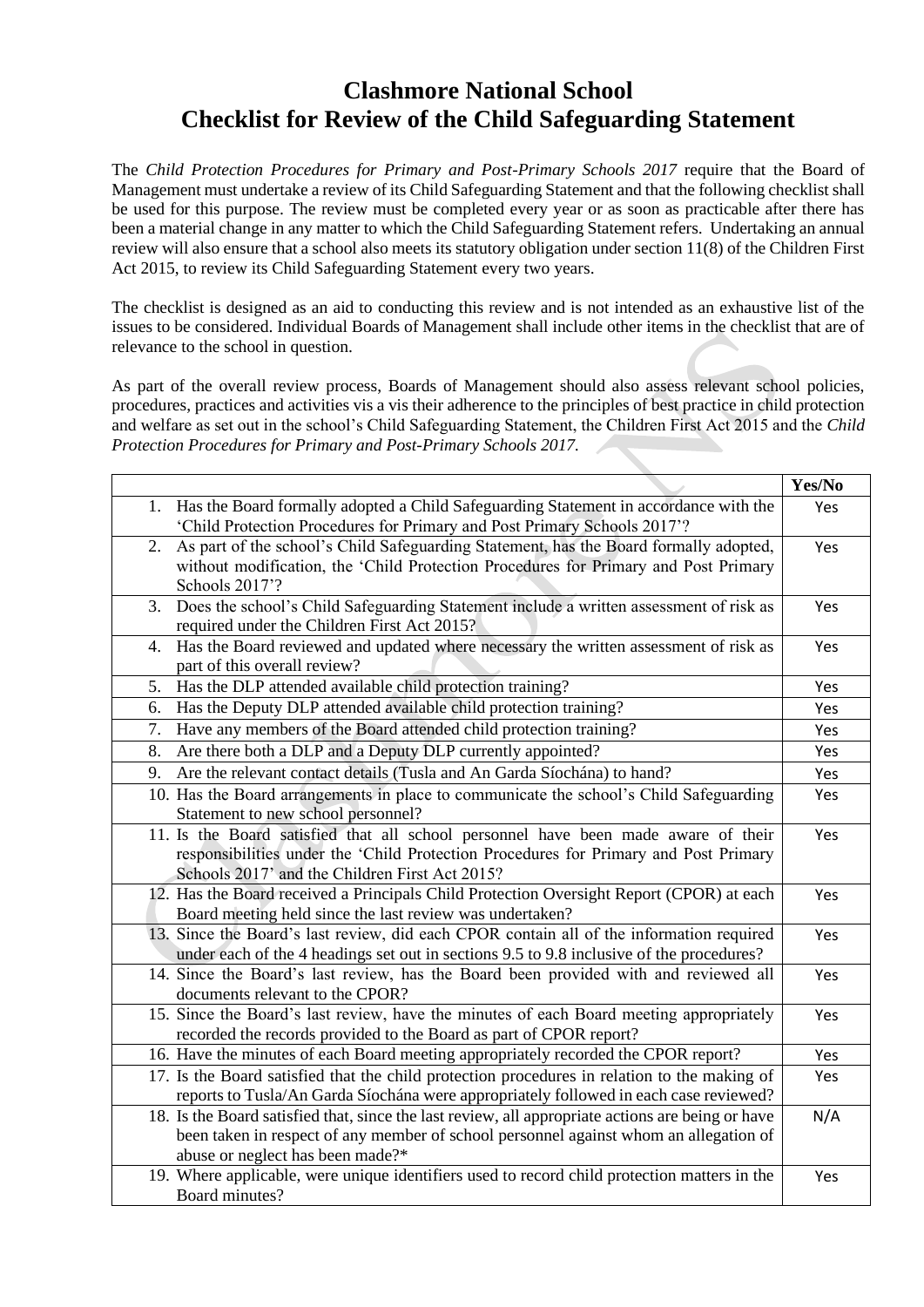| 20. Is the Board satisfied that all records relating to child protection are appropriately filed<br>and stored securely?                                                                                                                                                       | Yes |
|--------------------------------------------------------------------------------------------------------------------------------------------------------------------------------------------------------------------------------------------------------------------------------|-----|
| 21. Has the Board been notified by any parent in relation to that parent not receiving the<br>standard notification required under section 5.6 of the 'Child Protection Procedures for<br>Primary and Post Primary Schools 2017'?                                              | No  |
| 22. In relation to any cases identified at question 21 above, has the Board ensured that any<br>notifications required under section 5.6 of the 'Child Protection Procedures for Primary<br>and Post Primary Schools 2017' were subsequently issued by the DLP?                | N/A |
| 23. Has the Board ensured that the Parents' Association (if any), has been provided with the<br>school's Child Safeguarding Statement?                                                                                                                                         | Yes |
| 24. Has the Board ensured that the patron has been provided with the school's Child<br><b>Safeguarding Statement?</b>                                                                                                                                                          | Yes |
| 25. Has the Board ensured that the school's Child Safeguarding Statement is available to<br>parents on request?                                                                                                                                                                | Yes |
| 26. Has the Board ensured that the Stay Safe programme is implemented in full in the<br>school? (applies to primary schools)                                                                                                                                                   | Yes |
| 27. Has the Board ensured that the Wellbeing Programme for Junior Cycle students is<br>implemented in full in the school? (applies to post-primary schools)                                                                                                                    | N/A |
| 28. Has the Board ensured that the SPHE curriculum is implemented in full in the school?                                                                                                                                                                                       | Yes |
| 29. Is the Board satisfied that the statutory requirements for Garda Vetting have been met in<br>respect of all school personnel (employees and volunteers)? *                                                                                                                 | Yes |
| 30. Is the Board satisfied that the Department's requirements in relation to the provision of<br>a child protection related statutory declaration and associated form of undertaking have<br>been met in respect of persons appointed to teaching and non-teaching positions?* | Yes |
| 31. Is the Board satisfied that, from a child protection perspective, thorough recruitment and<br>selection procedures are applied by the school in relation to all school personnel<br>(employees and volunteers)?*                                                           | Yes |
| 32. Has the Board considered and addressed any complaints or suggestions for<br>improvements regarding the school's Child Safeguarding Statement?                                                                                                                              | Yes |
| 33. Has the Board sought the feedback of parents in relation to the school's compliance with<br>the requirements of the child safeguarding requirements of the 'Child Protection<br>Procedures for Primary and Post Primary Schools 2017'?                                     | Yes |
| 34. Has the Board sought the feedback of pupils in relation to the school's child safeguarding<br>arrangements?                                                                                                                                                                | Yes |
| 35. Is the Board satisfied that the 'Child Protection Procedures for Primary and Post Primary<br>Schools 2017' are being fully and adequately implemented by the school?                                                                                                       | Yes |
| 36. Has the Board identified any aspects of the school's Child Safeguarding Statement<br>and/or its implementation that require further improvement?                                                                                                                           | Yes |
| 37. Has the Board put in place an action plan containing appropriate timelines to address<br>those aspects of the school's Child Safeguarding Statement and/or its implementation<br>that have been identified as requiring further improvement?                               | Yes |
| 38. Has the Board ensured that any areas for improvement that were identified in any<br>previous review of the school's Child Safeguarding Statement have been adequately<br>addressed?                                                                                        | Yes |

\*In schools where the ETB is the employer the responsibility for meeting the employer's requirements rests with the ETB concerned. In such cases, this question should be completed following consultation with the ETB.